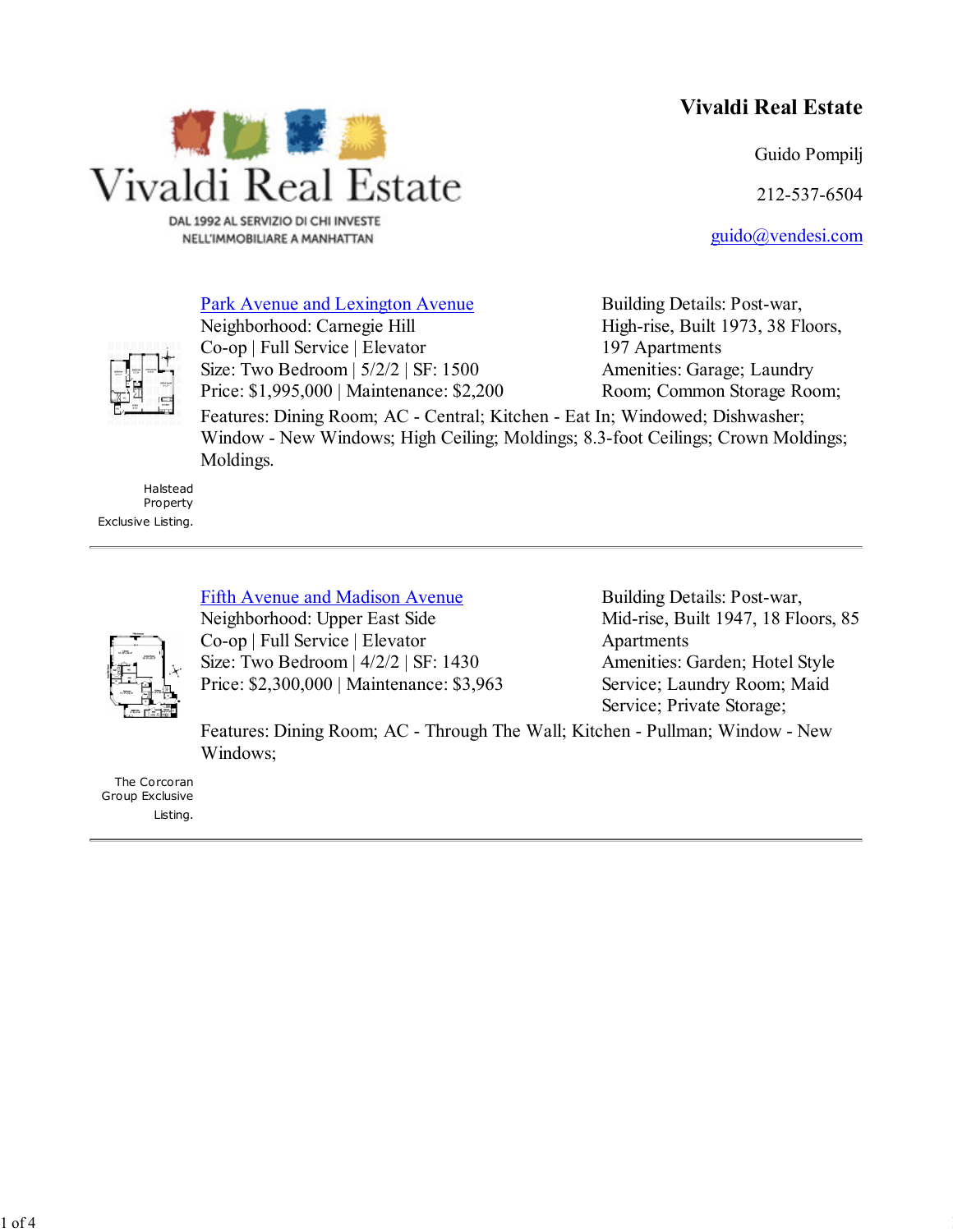#### Third Avenue and Second Avenue



Neighborhood: Upper East Side Co-op | Full Time Doorman | Elevator Size: Two Bedroom | 5/2/2 | SF: 1550 Price: \$1,600,000 | Maintenance: \$3,530 Building Details: Post-war, Mid-rise, Built 1961, 19 Floors, 98 Apartments Amenities: Bicycle Room; Laundry Room; Rooftop Deck; Common Storage Room;

Features: Dining Room; AC - Through The Wall; Kitchen - New/ Windowed; Dishwasher; Bathroom - Marble; Window - New Windows; Corner Apartment; Terrace - Three; Library/Den; Entry Foyer; Built-Ins; Wood Floor; Loft-like; Entry Foyer; Built-ins.

Sotheby's International Realty Exclusive Listing.

### Madison Avenue and Park Avenue

Neighborhood: Carnegie Hill Condop | Full Service | Elevator Size: Three Bedroom | 5.5/3/2.5 | SF: 1650 Price: \$2,999,000 | CC: RET.:

Building Details: Post-war, High-rise, Built 1969, 40 Floors, 248 Apartments Amenities: Driveway; Garage; Fitness Room; Pool; Laundry Room; Lounge; Rooftop Deck; Common Storage Room;

Features: Dining Alcove; AC - Central; Kitchen - Eat In; Open; Windowed; Dishwasher; Bathroom - Marble; Window - Oversized Windows; Washer/ Dryer; Balcony; High Ceiling; Gallery; Powder Room; 4 Closets; Moldings; Built-Ins; High Ceilings; Wood Floor; Gallery; Powder Room; 4 Closets; Moldings; Built-ins.

Halstead **Property** Exclusive Listing.

### Fifth Avenue and Madison Avenue

Neighborhood: Upper East Side Co-op | Voice Intercom | Elevator Size: Two Bedroom | 4/2/2 | SF: 1600 Price: \$1,950,000 | Maintenance: \$1,467

Building Details: Pre-war, Low-rise, Built 1920, 6 Floors

Features: AC - Through The Wall; 1 WBFP; Duplex; Ground Floor; Garden; High Ceiling; 11-foot Ceilings; Ground Floor.

Sotheby's International Realty Exclusive Listing.

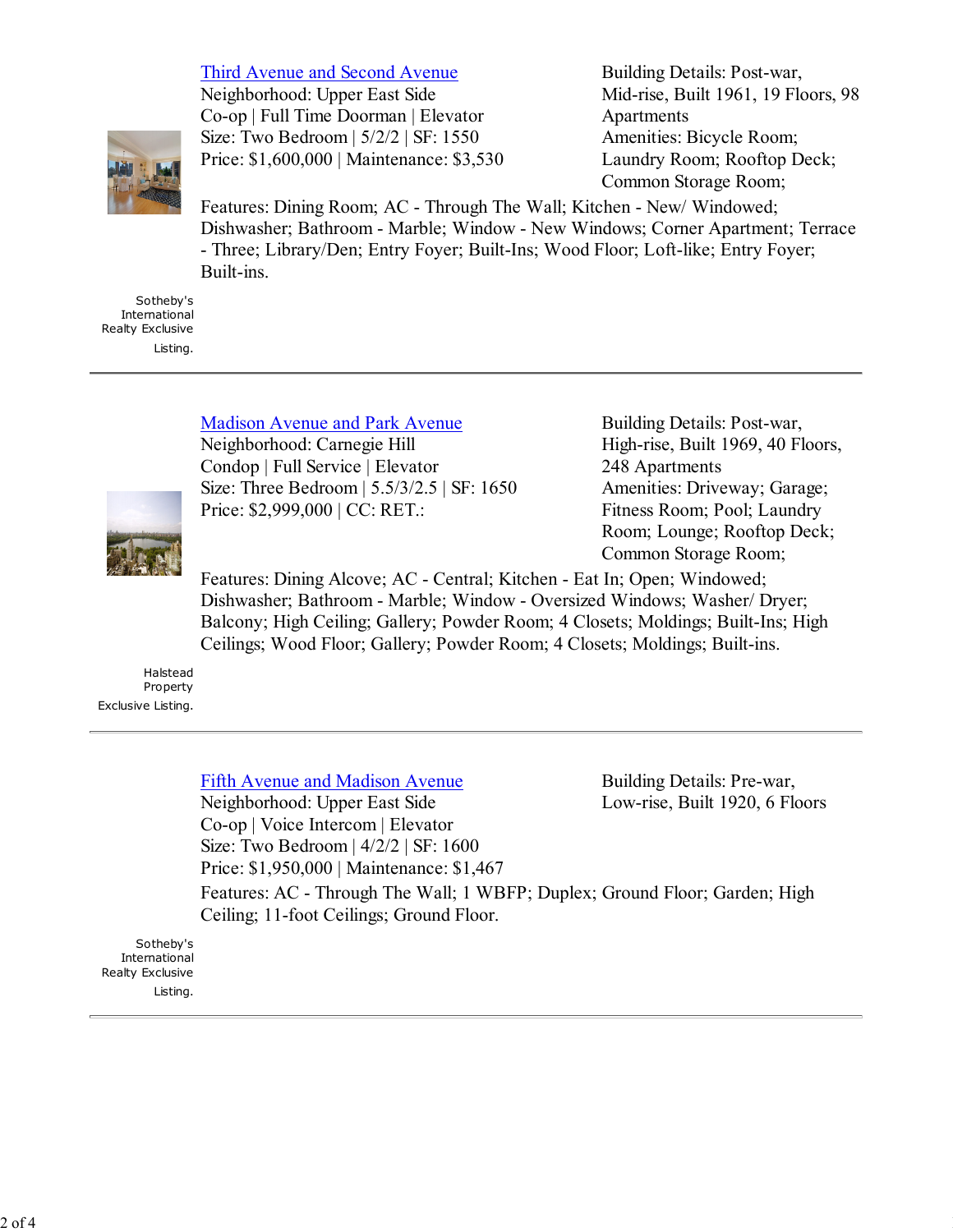Eighth Avenue and Ninth Avenue

Neighborhood: Midtown West Condominium | Full Service | Elevator Size: Two Bedroom | 4/2/2.5 | SF: 1355 Price: \$2,000,000 | CC: \$987 | RET.: \$1,266



Building Details: Post-war, High-rise, Built 1978, 57 Floors, 597 Apartments Amenities: Bicycle Room; Driveway; Garage; Garden; Health Club; Exercise Studio; Pool; Sauna; Steam Room; Spa Services; Laundry Room On Every Floor; Valet; Nursery; Lounge; Rooftop Deck; Common Storage Room;

Features: Dining Area; AC - Through The Wall; Kitchen - Dishwasher; Window - New Windows; Washer/ Dryer; Powder Room; 2 Closets; Wood Floor; Powder Room; 2 Closets.

Prudential Douglas Elliman Exclusive Listing.

### West 91st Street and West 92nd Street



Neighborhood: Central Park West Co-op | Full Service | Elevator Size: Two Bedroom | 5/2/2.5 | SF: 1700 Price: \$2,425,000 | Maintenance: \$2,295

Building Details: Pre-war, Mid-rise, Built 1930, 20 Floors, 183 Apartments Amenities: Bicycle Room; Fitness Room; Laundry Room; Nursery; Lounge; Common Storage Room;

Features: Dining Room; Window - Oversized Windows; WIC; Original Details; Parquet Floor; Original Details.

Citi Habitats Exclusive Listing.

### Fifth Avenue and Madison Avenue



Neighborhood: Upper East Side Co-op | Full Service | Elevator Size: Two Bedroom | 4.5/2/2.5 Price: \$2,850,000 | Maintenance: \$3,403

Building Details: Post-war, Mid-rise, Built 1947, 18 Floors, 85 Apartments Amenities: Garden; Hotel Style Service; Laundry Room; Maid Service; Private Storage;

Features: AC - Through The Wall; Washer/ Dryer; 1 WBFP; Duplex; Combined Apartment; High Ceiling; Spiral Staircase; Bay Windows; High Ceilings; Herringbone Floor; Spiral Staircase; Bay Windows.

The Corcoran Group Exclusive Listing.